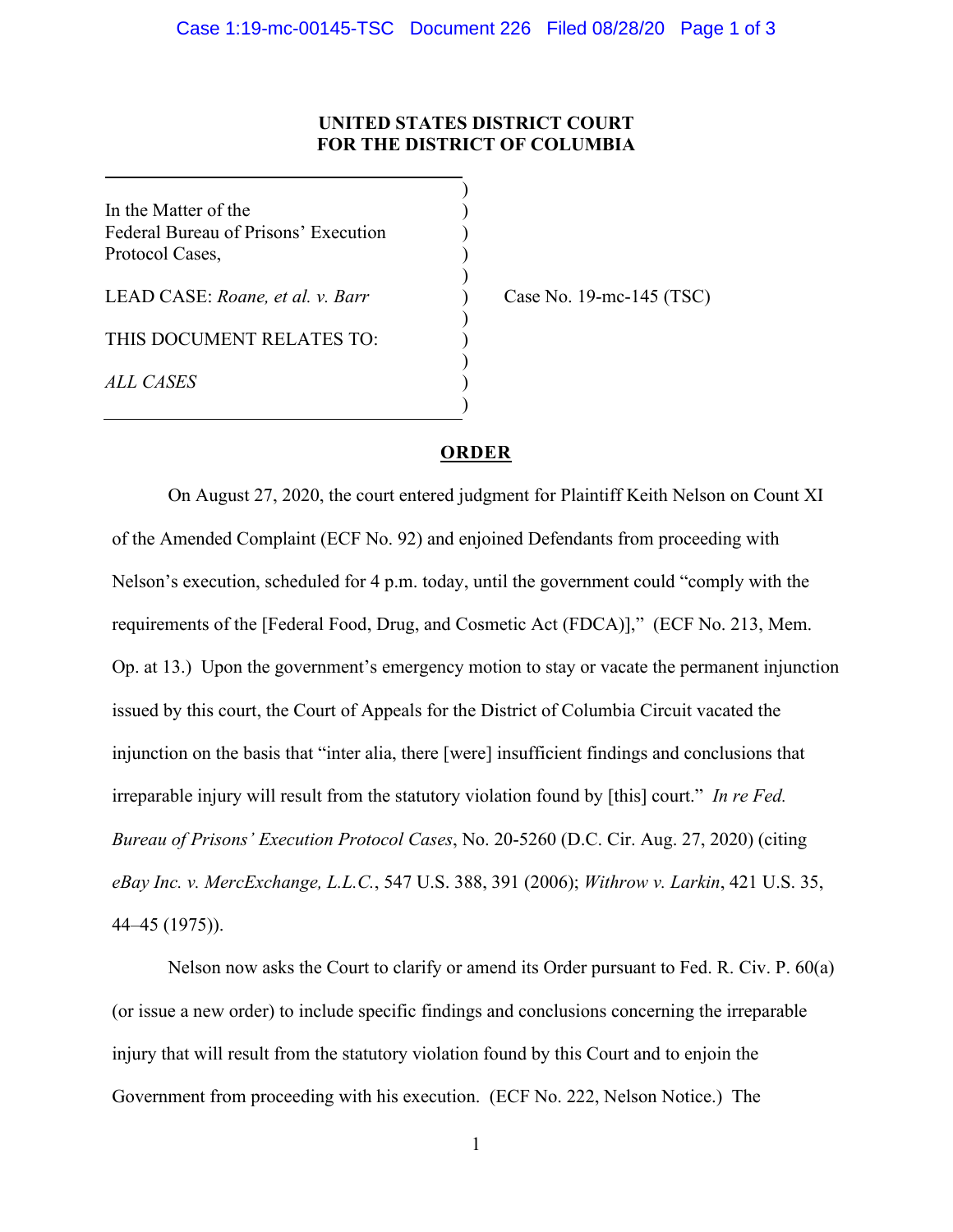## Case 1:19-mc-00145-TSC Document 226 Filed 08/28/20 Page 2 of 3

government objects to the relief sought. (ECF No. 224.) This morning, the court held a hearing via telephone to discuss the parties' most recent filings.

It well established that the burden of demonstrating irreparable injury lies with the movant. *See eBay Inc. v. MercExchange, L.L.C.*, 547 U.S. 388, 391 (2006). This presents a "very high bar." *Beck v. Test Masters Educ. Servs. Inc.*, 994 F. Supp. 2d 98, 101 (D.D.C. 2014) (quoting *Coal. for Common Sense In Gov't Procurement v. United States*, 576 F. Supp. 2d 162, 168 (D.D.C. 2008)). The injury must be "both certain and great" and "of such imminence that there is a clear and present need for equitable relief to prevent irreparable harm." *Wisconsin Gas Co. v. F.E.R.C.*, 758 F.2d 669, 674 (D.C. Cir. 1985).

In light of yesterday's D.C. Circuit's decision, this morning's briefings, oral argument, and upon reconsideration of the issues and the record herein, the court does not find Nelson entitled to the relief he seeks. Nelson's notice and request for amended judgment fails to supply a sufficient basis for finding that he will be irreparably harmed by the government's violation of the FDCA. Nelson's alleged irreparable injury is that he will be executed with a drug that has not be prescribed by a physician and has not been subject to the labeling, approval, and manufacturing quality requirements that apply to approved drugs under the FDCA. (*See* Nelson Notice at 3.) In his notice and during this morning's hearing, Nelson pointed to the lack of potency testing in the record to demonstrate irreparable harm. (*See id.* at 2–3.) But Nelson did not raise these arguments in his summary judgment briefing, as Nelson's counsel conceded at today's telephone hearing. And the interpretation and significance of this record evidence is disputed by the government. In light of this dispute, a showing of irreparable harm is far from "certain." *Wisconsin Gas Co.*, 758 F.2d at 674. Thus, Nelson is unable to make the requisite